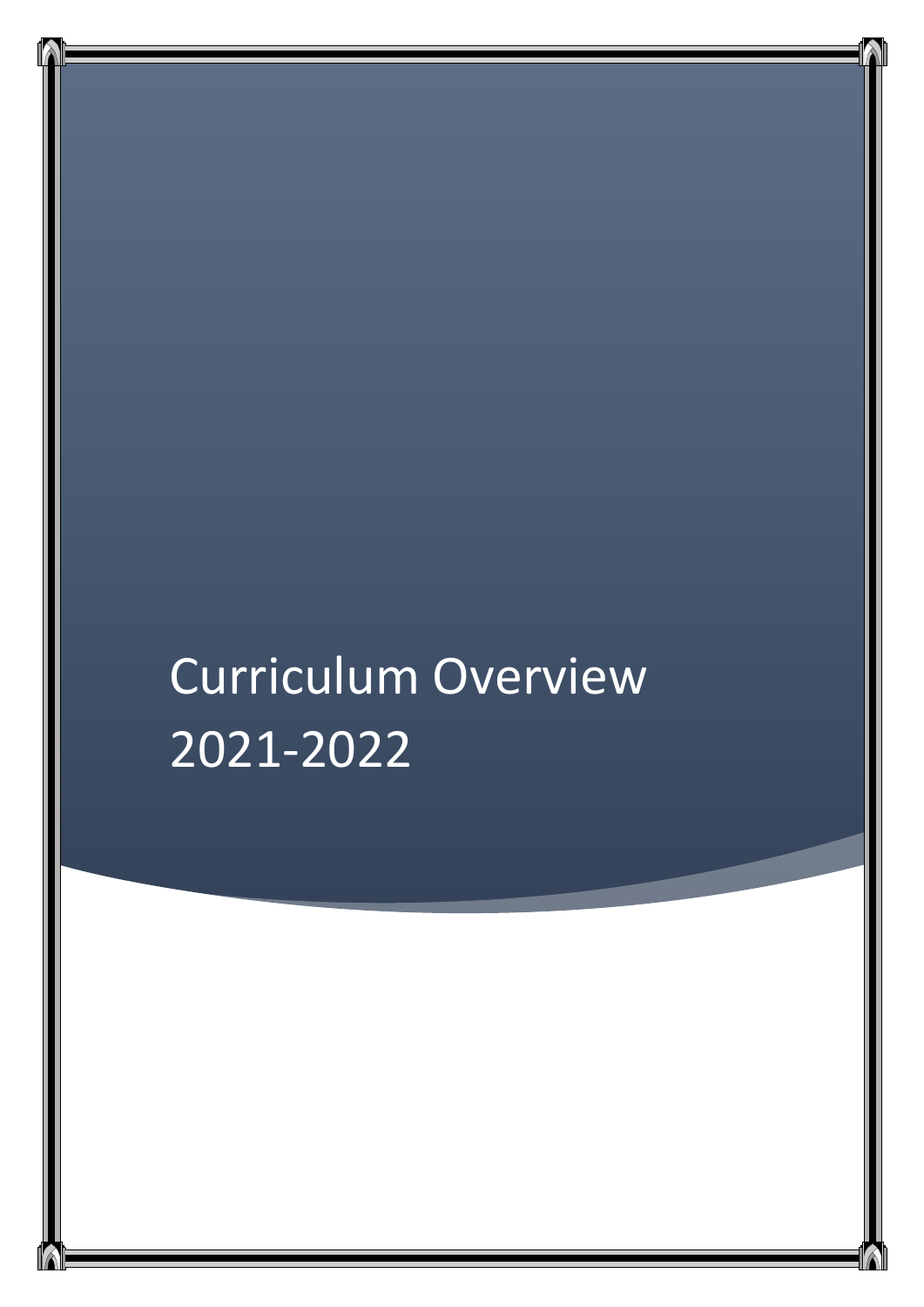

We are committed to showing love and care for our children, we are keen that they feel a deep sense of belonging to our school. In addition to the Catholic nature, our curriculum has been developed around three key drivers: developing children's inter-personal skills, developing our children as learners, developing children's aspirations

What do we mean by developing children's inter-personal skills?

- Verbal Communication what we say and how we say it;
- Developing resourcefulness
- Non-Verbal Communication what we communicate without words, for example through body language, or tone of voice; and
- Listening Skills how we interpret both the verbal and non-verbal messages sent by others.
- Emotional intelligence being able to understand and manage your own and others' emotions.
- Developing team-working being able to work with others in groups and teams, both formal and informal.
- Negotiation, persuasion and influencing skills working with others to find a mutually agreeable (Win/Win) outcome.
- Conflict resolution and mediation working with others to resolve interpersonal conflict and disagreements in a positive way, which again may be considered a subset of communication.
- Problem solving and decision-making working with others to identify, define and solve problems, which includes making decisions about the best course of action.

What do we mean by developing our children as learners?

- encouraging children to be inquisitive and questioning;
- developing children's ability to be resourceful and resilient
- encouraging children to be resourceful and independent in their learning;
- providing opportunities for independent thinking and application of skills;
- developing collaborative learning;
- encouraging 'risk taking';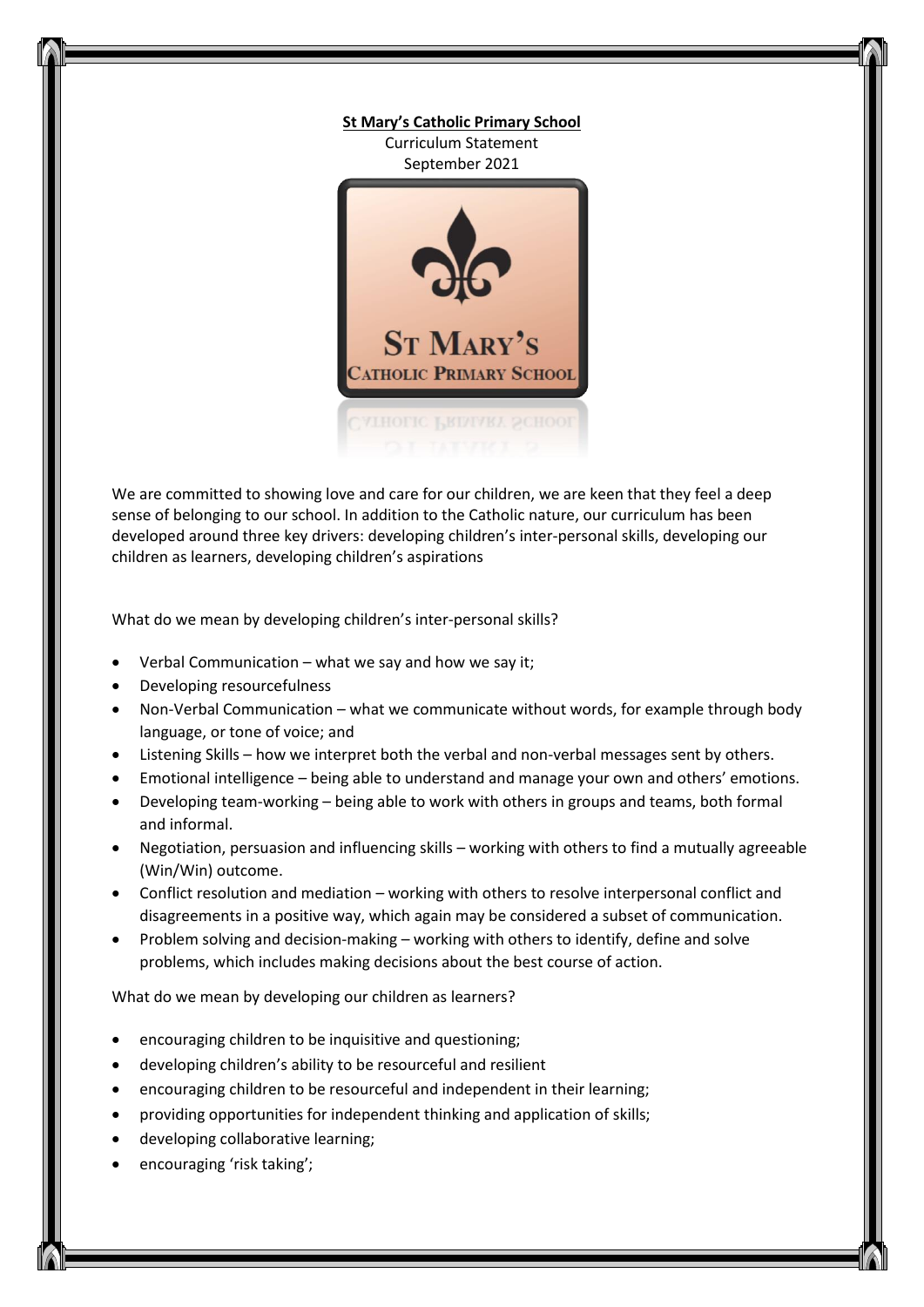- requiring perseverance and improvement through evaluation;
- nurturing problem solvers.

What do we mean by developing children's aspirations?

- inspiring children to broaden their horizons through exposure to a wide range of life possibilities;
- aiming high
- making a contribution
- looking at different opportunities and career prospects and meeting people who do different jobs;
- being inspired to travel.

At St Mary's Catholic Primary we aim to provide the children with a curriculum which is broad, well balanced and above all stimulates the children to learn. Through a positive and caring environment, we provide the opportunity for every child to reach their full potential. We embrace Catholic values and ensure all children are ready for their next steps.

We deliver programmes of study that meet the National Curriculum requirements issued by the DfE.

This National Curriculum comprises of:

English, Mathematics, Science, History, Geography, Design and Technology, Art, Music, Physical Education (PE), Computing, Modern Foreign Languages (MFL) and Religious Education;

The teaching of Religious Education is statutory in all schools and as a Catholic Schools, with RE at their core, exist in order to "help parents, priests and teachers to hand on the Deposit of Faith in its fullness to a new generation of young people so that they may come to understand the richness of the Catholic faith, and thereby be drawn into a deeper communion with Christ in his Church." The aims of a Catholic School and thus the RE syllabus are as such:

- 1. To present engagingly a comprehensive content which is the basis of knowledge and understanding of the Catholic faith;
- 2. To enable pupils continually to deepen their religious and theological understanding and be able to communicate this effectively;
- 3. To present an authentic vision of the Church's moral and social teaching so that pupils can make a critique of the underlying trends in contemporary culture and society;
- 4. To raise pupils' awareness of the faith and traditions of other religious communities in order to respect and understand them;
- 5. To develop the critical faculties of pupils so that they can relate their Catholic faith to daily life;
- 6. To stimulate pupils' imagination and provoke a desire for personal meaning as revealed in the truth of the Catholic faith;
- 7. To enable pupils to relate the knowledge gained through Religious Education to their understanding of other subjects in the curriculum;
- 8. To bring clarity to the relationship between faith and life, and between faith and culture.

At St Mary's Catholic Primary School we recognize the importance of English and Mathematics teaching in order to open up other areas of the curriculum and therefore a large emphasis is placed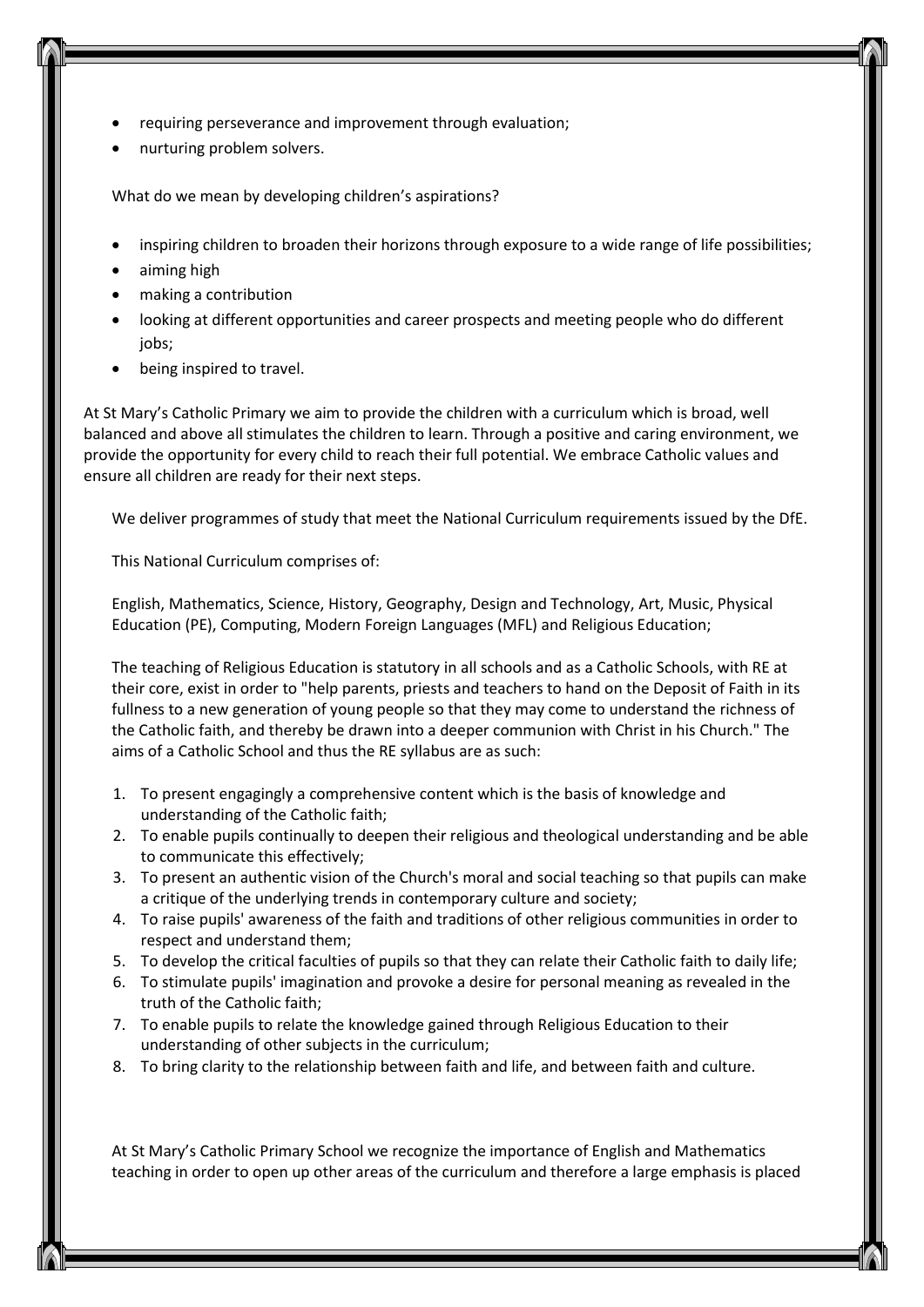on these areas. In addition to regular mathematics and English sessions teachers try to make as many cross curricular links as possible in order to utilize these skills in a range of contexts.

Planning takes the form of a topic-based approach and where appropriate teachers link subjects to provide an engaging and inspiring curriculum.

Whilst the core subjects are taught daily basis the foundation subjects may sometimes be taught as blocks of work over a matter of weeks.

This programme is regularly reviewed to ensure compatibility with new directives or to make necessary improvements to the existing schemes of work.

At St Mary's Catholic Primary School we seek to create opportunities for children to experience and excel in a range of activities that enhance and extend the National Curriculum. Children have opportunities both inside and outside the classroom e.g. Welly Days, Residential trips, a variety of sporting events, NSPCC assemblies, STAR project and much more. We also have excellent after school clubs that include recorders, film club, multi-sports, football and drama. The children also have regular opportunities to participate in whole school performances such as The Wizard of Oz for example.

We also value the role of modern foreign languages in the curriculum and French is taught throughout the school from Year 3 to Year 6.

When children leave St Mary's Catholic Primary School at the end of Year 6, they should be equipped with the full range of skills that enables them to become lifelong learners. Through our unique approach of teaching and living out Christian Values, children are also equipped with the social skills and understanding to become good citizens in the future. Developing good relationships with each other really underpins everything we do.

We believe that the school/parent relationship is key to promoting learning beyond the school gates and crucial in ensuring children make the best possible progress. We pride ourselves on our open, friendly and approachable nature that encourages parents to be involved in their children's learning. Furthermore, we host regular evenings to inform parents about how their children are performing in school and we share the outcomes of two-weekly pupil progress meetings with home so that they are well-informed. We also held a parents workshop here on a weekly basis.

# **English**

The English Curriculum is delivered using the National Curriculum 2014 and the Early learning Goals are followed to ensure continuity and progression from the Foundation Stage through to the National Curriculum.

#### **Speaking and Listening**

The Four Strands of Speaking and Listening: Speaking; Listening; Group Discussion and Interaction, and Drama permeate the whole curriculum. Interactive teaching strategies are used to engage all pupils in order to raise reading and writing standards. Children are encouraged to develop effective communication skills in readiness for later life.

**Reading**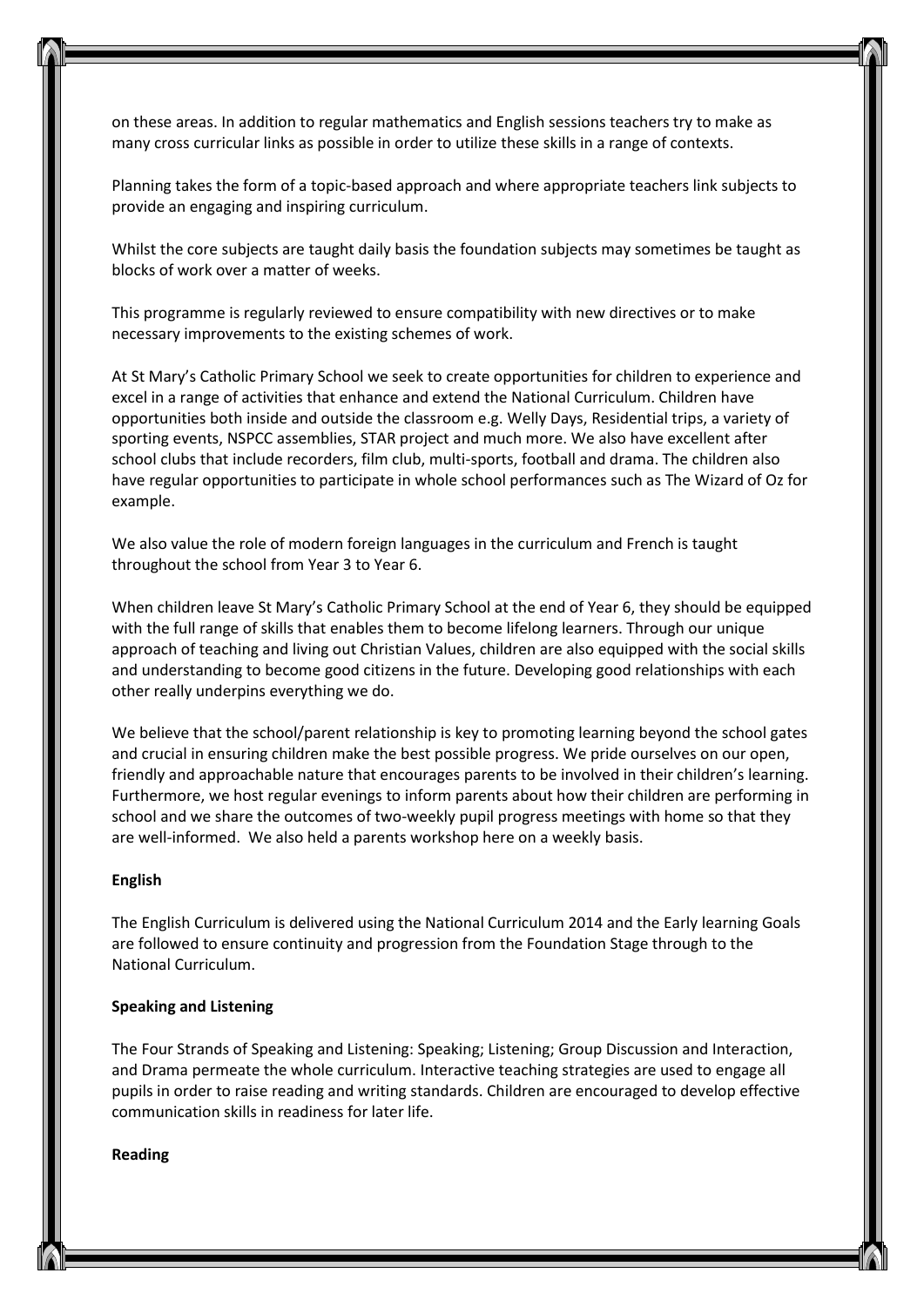The opportunities, organisation and provision for the teaching and learning of reading are as follows:

- Shared reading
- Guided reading
- Independent reading
- Phonics

Teachers also take time to read class novels and model reading for pleasure. It is important that children enjoy reading and also have the opportunity to experience books from classic and modern classic authors such as Michael Morpurgo, Roald Dahl and Enid Blyton among others.

Reading/Phonics are mainly supported by the following published resources: Oxford reading Tree and Read, Write, inc.

• A range of intervention strategies are used to ensure that all children's needs are catered for:

• Resources – A book banded reading scheme operates across the school which comprises of a range of mostly Oxford Reading Tree and books by a range of authors that have been banded accordingly. Children work their way through the Key Stage One and Two schemes and then can choose from a range of books and the pitch of the book of their choice will be checked for appropriateness.

• Links to parents – Each child has a reading record book which logs books they have read and comments about their reading. Parents and teaching staff write in this book and are asked to ache upon the children's weekly targets.

• Class books: Stories are read to the children on a daily basis throughout the school.

• Reading at home: Children are encouraged to read at home at least three times each week at a minimum.

#### **Writing**

Opportunities, organisation and provision for the teaching and learning of writing are as follows:

• Phonics and spelling: Four daily 20 minutes Phonic sessions in Year 1 and Reception.

• Emergent writing: In Reception and Key Stage 1 children are given regular opportunities to write freely within a particular genre and across the curriculum. This gives them the opportunity to become emergent writers.

• Shared Writing: Within each teaching sequences shared writing is a key part.

• Guided Writing/Independent Writing: Each teaching sequence ends with an opportunity for guided and independent writing. There are also frequent opportunities for independent writing throughout the other curriculum areas.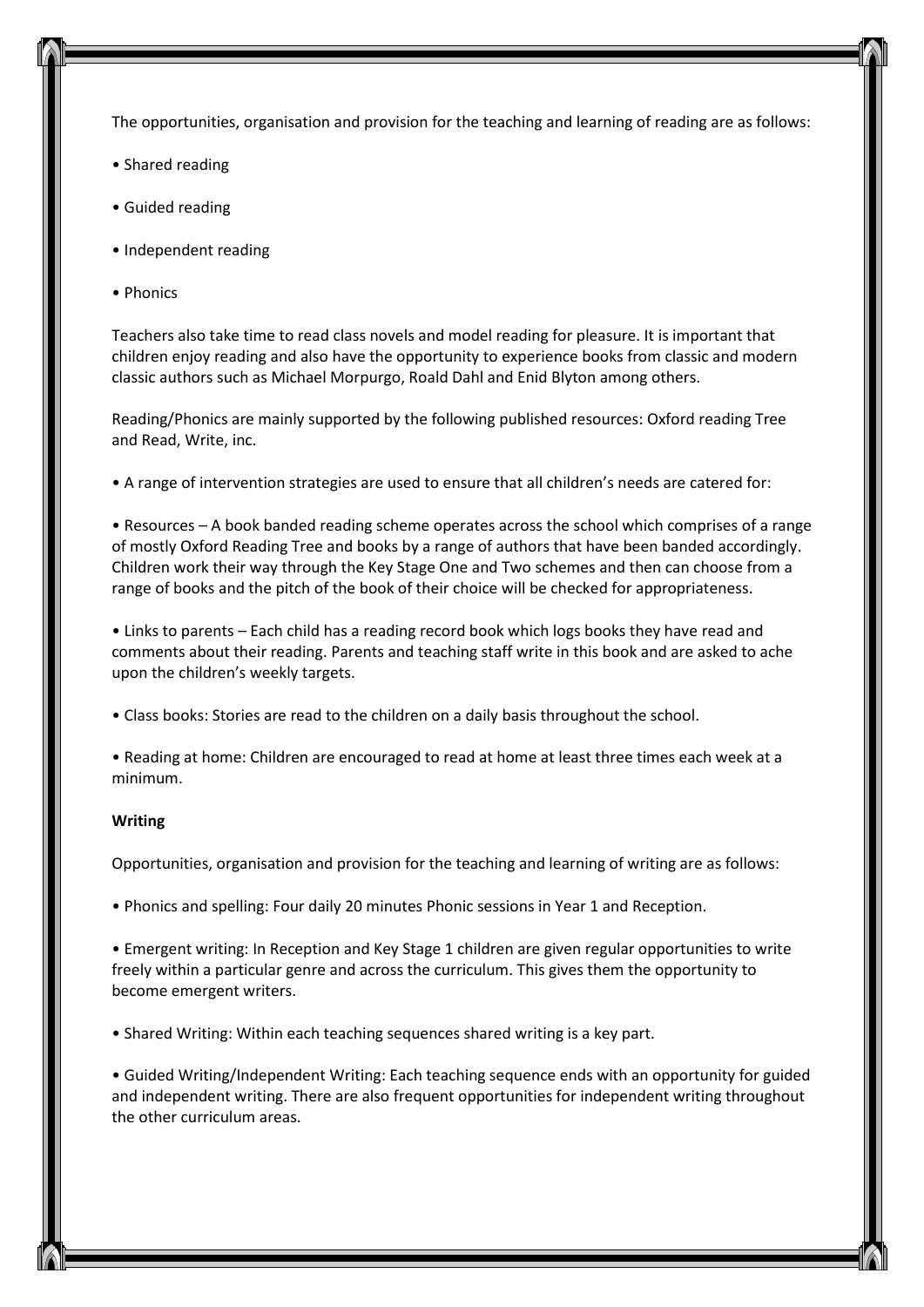• Extended writing: Throughout the term there are opportunities for extended writing. On a termly basis samples of these extended writing outcomes are used for assessment purposes. Children are immersed in a plethora of stimuli in order to ensure they are truly inspired to write.

Talk for Writing: The whole school utilises the talk for writing model termly to aid children with their writing. Children learn texts by heart and through a process of imitation and finally invention produce pieces based on an original script. The children are able to appreciate structure, vocabulary and style and add this to their personal writing toolkit.

• Handwriting: The school has adopted a cursive handwriting script and this is taught and reinforced regularly in Key Stage 1 and used in Key Stage 2. As children move through the school opportunities to practice handwriting continue and when the class teacher feels a child is able to join fluently they are encouraged to write in pen.

• Spelling: Children from Years 1 to 6 are given lists of spellings each week to learn at home. Children are tested on these words weekly. In both Key Stage the school has subscribed to a spelling website which allows children to practice their spellings at home and interact with a range of fun and exciting games that further reinforce the spelling patterns.

Teachers provide personalized targets for reading and writing and the children work to achieve these over the course of a term. These targets are shared with parents on a two-weekly basis and are displayed in children's work books.

Work is marked and assessed in line with the marking and Assessment policies and work is regularly moderated both in and out of school.

Work is assessed, at present, using the criteria set-out in the national Curriculum, by looking at books and carrying-out formal testing using The Rising Stars assessment materials. The findings of the assessment are used to inform planning to help the teaching and learning process. In line with the New National curriculum requirements and the raised expectations that this document requires teachers also assess termly whether a child is working at/below or above the level expected for their age.

#### **Mathematics**

The Mathematics Curriculum is delivered using the National Curriculum 2014 and the Early learning Goals are followed to ensure continuity and progression from the Foundation Stage through to the National Curriculum.

At St Mary's Catholic we provide a daily extended sessions four times per week that seeks to reinforce previous learning and allow children to take on new skills and apply these in a range of contexts, developing fluency. Children are sometimes grouped according to ability which allows teachers to target individual needs but assessment techniques are used in lessons to keep groups fluid and work pitched appropriately.

At St Mary's Catholic we feel that mental maths skills are key to allowing children to access the more complex calculation and number objectives set out in the National Curriculum and this is incorporated into lessons on a daily basis. Children have got to learn how to work both with their heads and in their heads. Furthermore, we feel it is important to develop children's logic and reasoning skills and as a school we work to ensure reasoning is at the heart of our mathematics curriculum.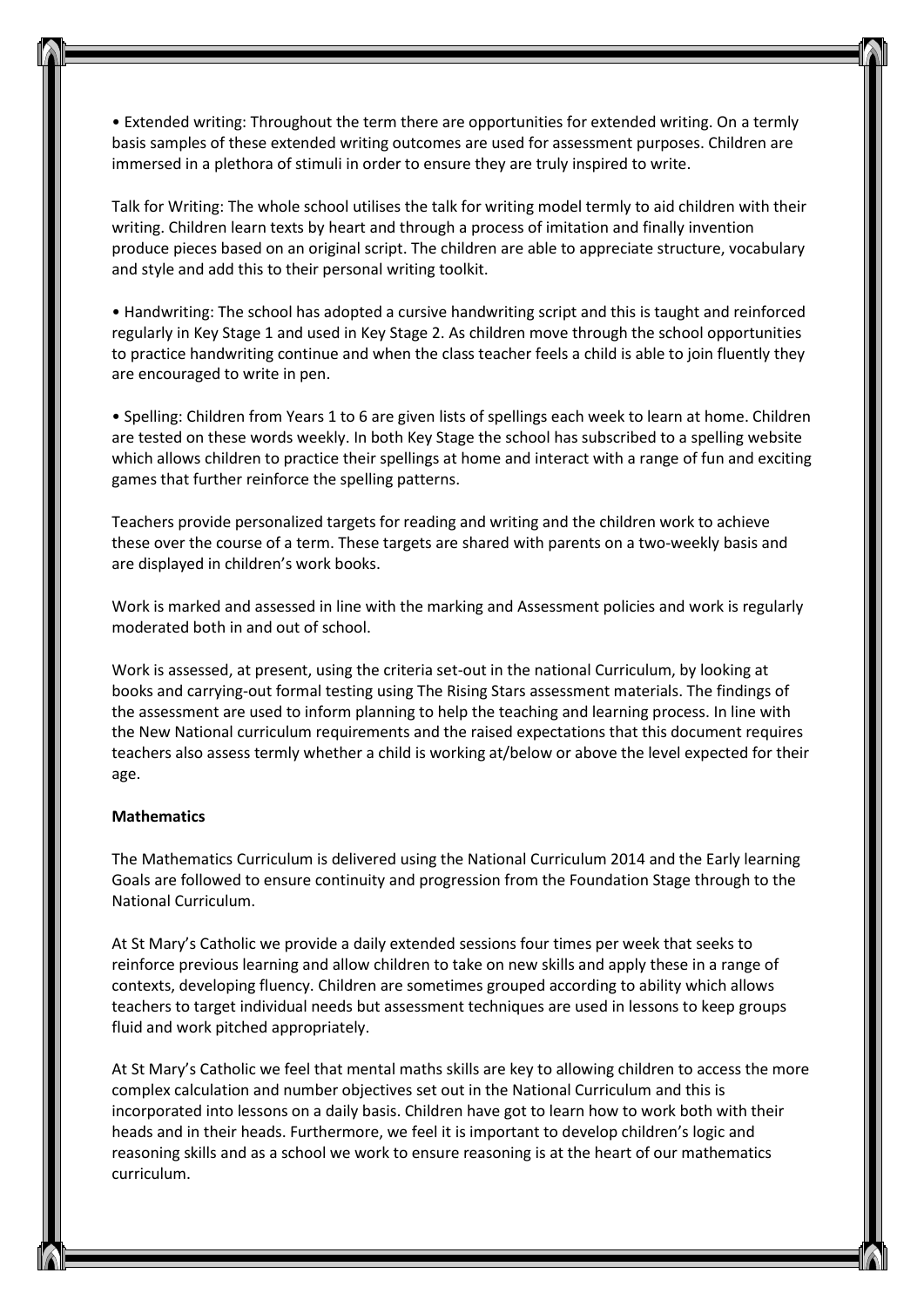Half termly assessment activities are planned which involve a range of ideas and skills linked to one or more of the key objectives covered previously. As a result of these assessments and knowing how children are performing in lessons and by evaluating work in books, individual targets are discussed with pupils.

Teachers provide personalized targets for mathematics and the children work to achieve these over the course of a term in two-weekly sets. These targets are shared with parents on a regular basis and are displayed in the children's books.

#### **Science**

Science stimulates and excites pupils' curiosity about phenomena and events in the world around them. It also satisfies their curiosity with knowledge. Because science links direct practical experience with ideas, it can engage learners at many levels. Scientific method is about developing and evaluating explanations through experimental evidence and modelling. Pupils learn to question and discuss science-based issues that may affect their own lives, the direction of society and the future of the world.

At Key Stage 1 pupils observe, explore and ask questions about living things, materials and physical phenomena. They begin to work together to collect evidence to help them answer questions and to link this to simple scientific ideas. They begin to evaluate evidence and consider whether tests or comparisons are fair. They use reference materials to find out more about scientific ideas. They share ideas and communicate them using scientific language, drawings, charts and tables with the help of ICT if it is appropriate.

At Key Stage 2 pupils learn about a wider range of living things, materials and physical phenomena. They make links between ideas and explain things using simple models and theories. They apply their knowledge and understanding of scientific ideas to familiar phenomena, everyday things and their personal health. They think about the effects of scientific and technological developments on the environment and in other contexts. They carry out more systematic investigations, working on their own and with others. They use a range of reference sources in their work. They talk about their work and its significance, using a wide range of scientific language, conventional diagrams, charts, graphs and ICT to communicate their ideas.

All lessons have clear learning objectives, which are shared and reviewed with the pupils effectively.

A variety of strategies, including questioning, discussion and marking, are used to assess progress. The information is used to identify what is taught next.

Activities inspire the pupils to experiment and investigate the world around them and to help them raise their own questions such as "Why…?", "How…?" and "What happens if…?"

Activities develop the skills of enquiry, observation, locating sources of information, selecting appropriate equipment and using it safely, measuring and checking results, and making comparisons and communicating results and findings.

Lessons make effective links with other curriculum areas and subjects, especially literacy, numeracy and ICT.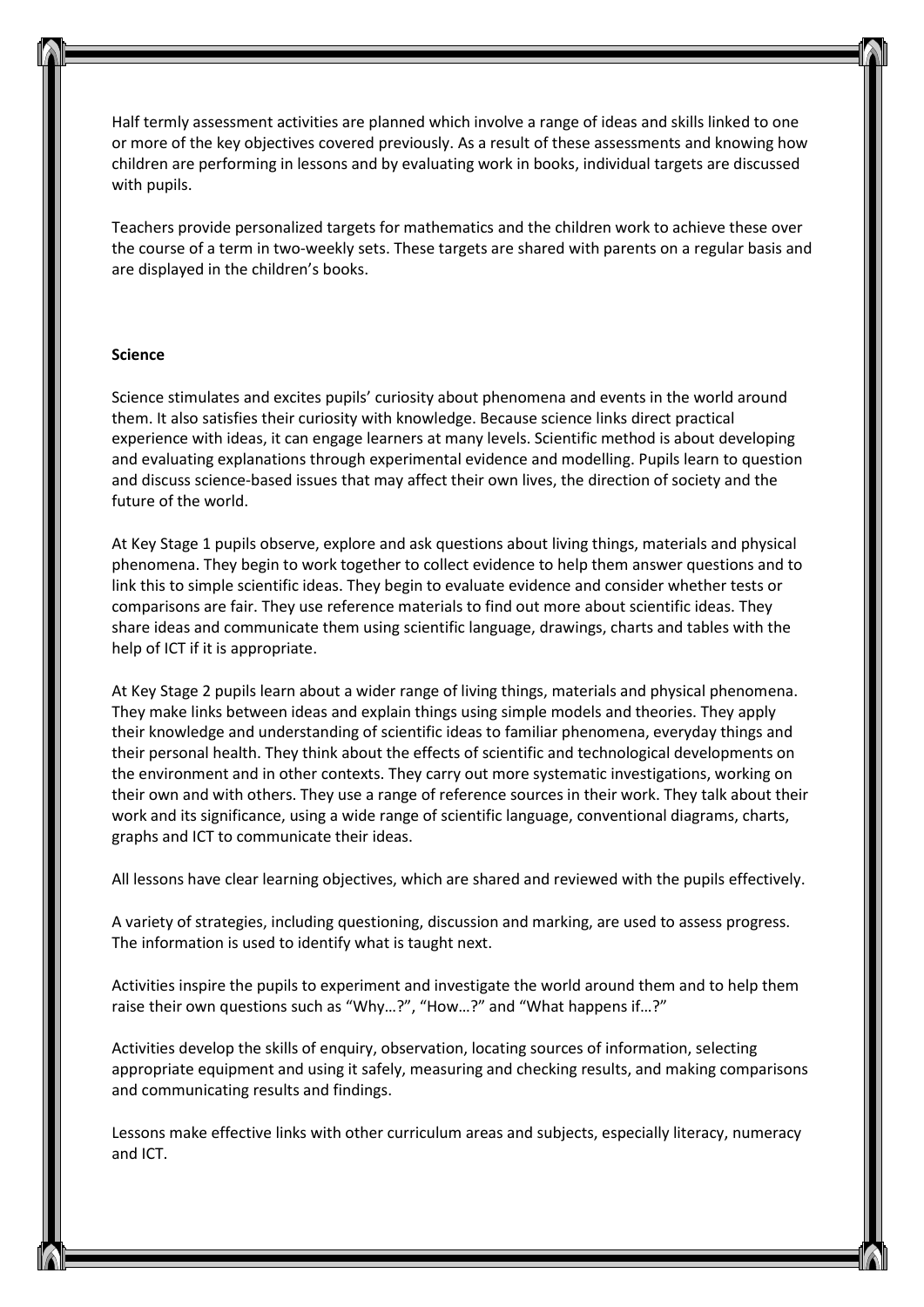Activities are challenging, motivating and extend pupils' learning.

Pupils have frequent opportunities to develop their skills in, and take responsibility for, planning investigative work, selecting relevant resources, making decisions about sources of information, carry out activities safely and decide on the best form of communicating their findings.

### **Humanities**

In the most part History and Geography are the key drivers behind termly topics and other areas such as literacy will be utilized as a vehicle to explore these areas. At St Mary's Catholic we are keen to provide children with opportunities to experience geography and history first hand and as such teachers organise regular school excursions to help inspire the children.

### **History**

In Key Stage 1 children learn about the lives and lifestyles of familiar people in the recent past and about famous people and events in the more distant past, including those from British history.

In Key Stage 2 children learn about people and important events and developments from recent and more distant times in the locality, in Britain and in other parts of the world. Children will learn about historical enquiry by looking at as many real sources as possible and by recreating events from the past.

# **Geography**

Geography is concerned with the study of places, the human and physical processes that shape them and the people who live in them. In the Early Years, children learn about their immediate environment and how to read and draw simple maps using invented and conventional symbols.

In Key Stage 2, the children develop this knowledge into a wider area and study transport, weather and landscapes, both in their local area and in many other countries.

#### **Art**

Children have opportunities to draw, paint, print, make collages, use fabrics and threads and use clay. They are taught the skills and techniques and then given the opportunity to practise them to produce individual and group pieces of work. Children are encouraged to critically evaluate their own work and that of others in order to learn from their experiences.

#### **Design Technology**

'DT' incorporates many traditional skills – cooking, model making, drawing and sketching, problem solving, observation and discussion – putting them together in an approach which encourages the children to become designers and inventors.

The children are taught how to use tools and materials safely and economically.

### **Music**

The school is developing a tradition of musical activity, offering considerable opportunities for children to develop their talents in all aspects of music including composition, singing and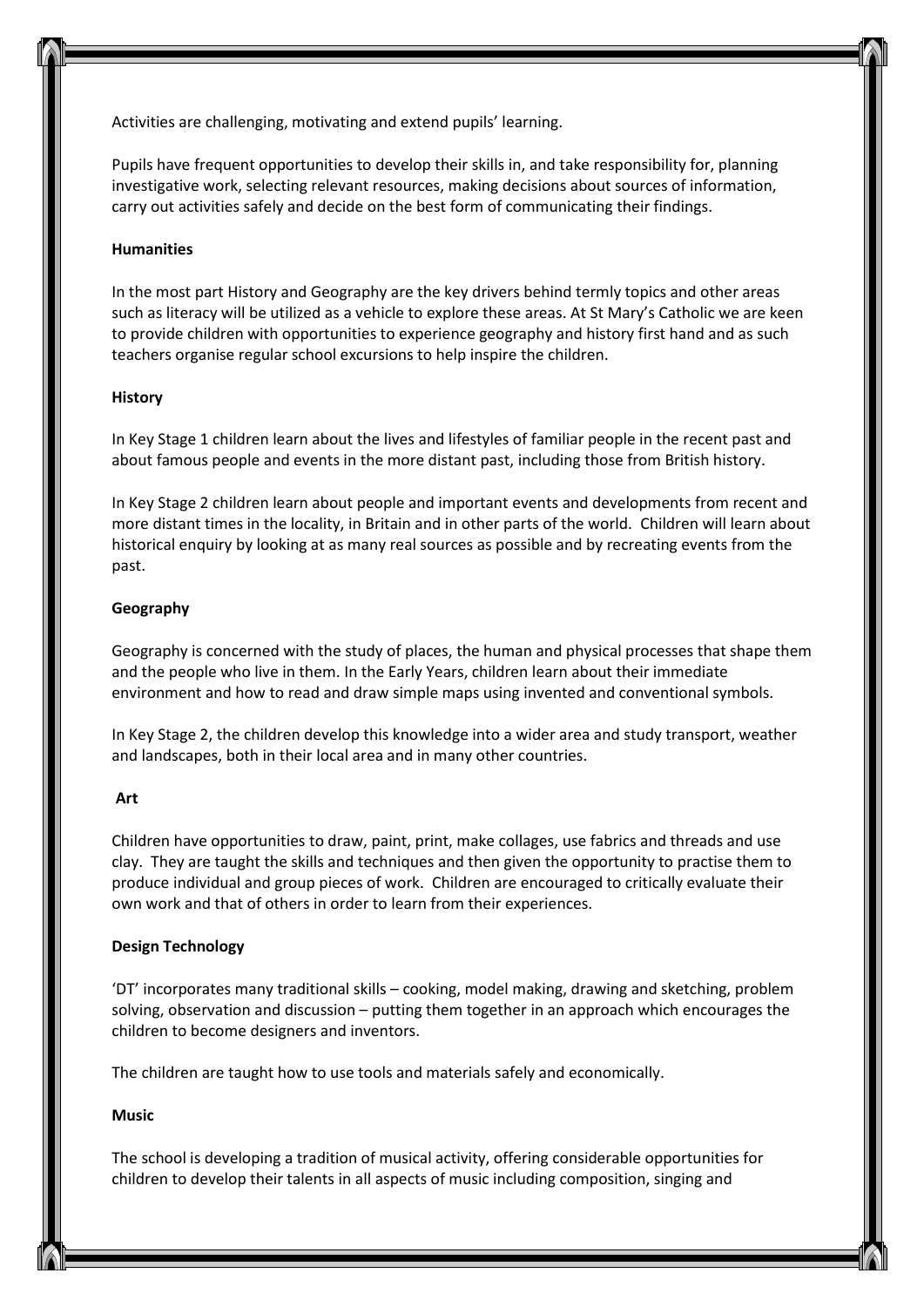appreciation. We have two big concerts for parents each year, one at Christmas and one in the summer term as we are keen that children have an audience

Visiting peripatetic teachers for guitar, cello, flute, violin, keyboards and piano offer the opportunity to work towards music accreditation.

### **Physical Education**

The aim of physical education is to promote physical activity and healthy lifestyles. Children are taught to observe the conventions of fair play, honest competition and good sporting behaviour as individual participants, team members and spectators.

Children take part in games, gymnastic movement, dance and athletic activities using indoor and outdoor environments where appropriate. Children can take part in after school clubs and have the opportunity to compete against other schools.

In Year 5/6, children go on a residential course for outdoor activities.

Children have swimming lessons from Years 3-6 as we are keen that all children can swim by the time they leave school.

Physical education is seen as key to developing healthy lifestyles in young people and at St Mary's Catholic we provide a wide array of opportunities to develop this and sporting skills outside of the normal curriculum time.

#### **Spiritual, Moral, Social, Cultural (SMSC)**

At St Mary's Catholic we have a firmly embedded set of Christian Values that are taught and lived out by the entire school community. Through regular worships, references in RE and other lessons as well as seizing upon opportunities in other areas of the school children are explicitly taught the values of: generosity, friendship, trust, service, truthfulness, forgiveness, respect, perseverance, compassion, thankfulness, justice and courage.

As a school we welcome children from all backgrounds and are proud of how children and their families from other cultures are welcomed by our children and the rest of the school community.

In all teaching the teachers look to inspire and enthuse children. Teachers look to develop a love of learning and a working atmosphere where children enjoy learning.

Children are given opportunities to take on responsibility around the school: School Council, Head boy and girl, Tray monitors, Light Monitors and Special helpers in Reception

The school has a clear behaviour policy that sets high expectations and promotes a good moral understanding, mutual respect, tolerance and understanding. Friendship, respect and broadmindedness and acceptance are taught as part of our Personal, Social, Health Education program.

Through a combination of approaches the school is able to ensure that children develop an understanding of the key British Values: Democracy, Rule of Law, Mutual Respect, Personal Liberty and the appreciation of other faiths and cultures.